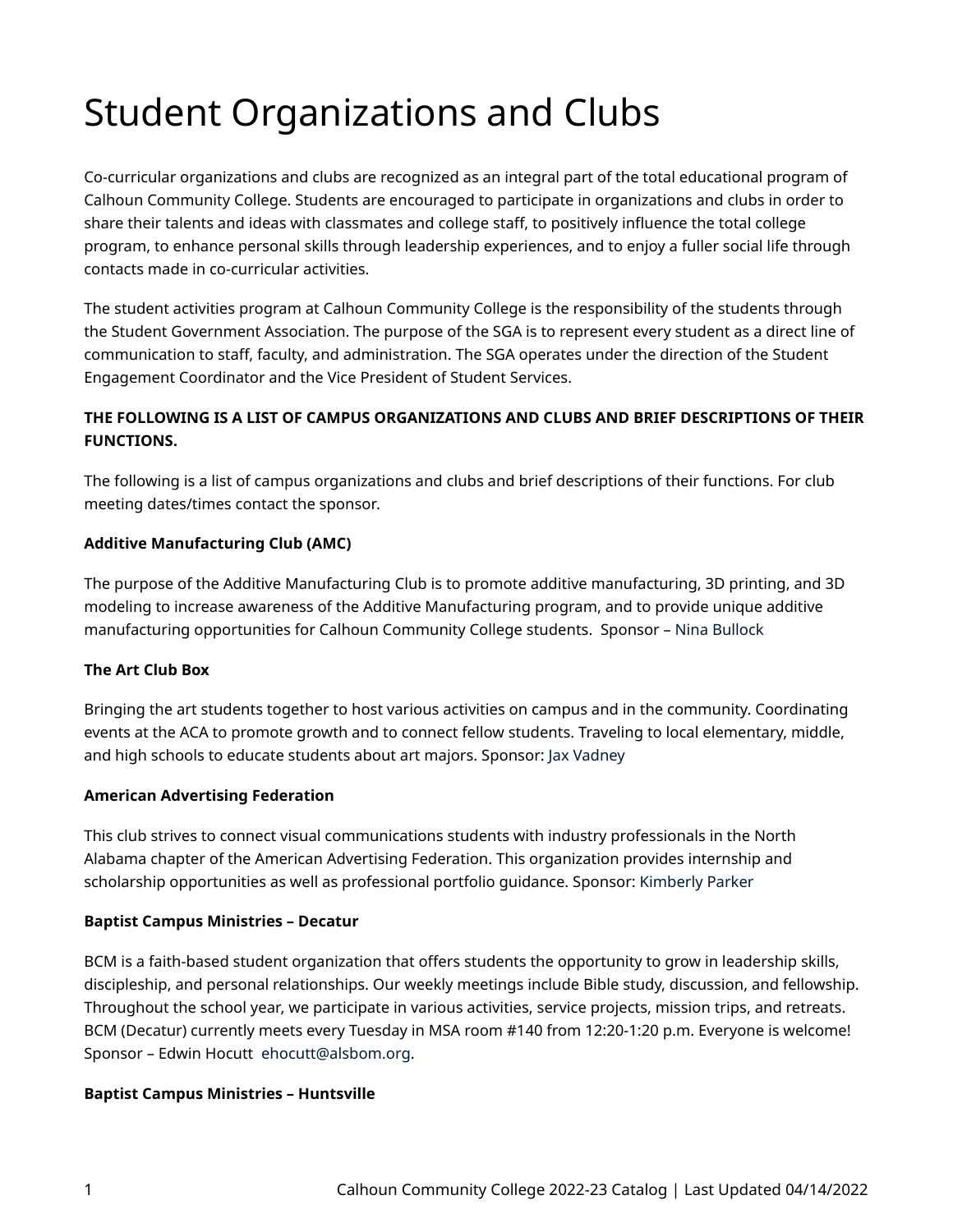Baptist Campus Ministries, Christian Fellowship, is a Christ-centered organization that offers students the opportunity to grow in leadership skills, discipleship, and personal relationships. Students will find worship, Bible study, music, food, fun, friends, mission trips, and much more. Our goal is to help each other grow in their relationship with Christ, and help lead others to Him. Our weekly Bible Study will be held in **room 329** of the Sparkman building from **12:30-1:45 on Wednesdays**. We are formally supported by Baptist Campus Ministries, but we are not just for the Baptist denomination. Throughout the school year, we have many activities. For more information, you can contact Edwin Hocutt BCM Campus Minister at [ehocutt@alsbom.org](mailto:ehocutt@alsbom.org) 

## **Bass Fishing Team**

[The Bass Fishing Team](https://calhoun.edu/student-activities-clubs/bass-fishing-team/) is a group of seasoned student anglers that compete in college bass fishing tournaments on a national level with 2 and 4-year colleges and universities. They compete in the FLW, BASS, and Boat US Tournament series. If you have bass tournament fishing experience, we want to speak with you about becoming part of a nationally ranked team. Sponsor: [Meg Payne](https://calhoun.edu/directory/meg-graham/) 

### **Black Student Alliance**

[BSA website](https://calhoun.edu/student-activities-clubs/student-clubs-organizations/black-students-alliance/) – A one-of-a-kind group open to all students who want to get to know other students, talk about/ plan activities, resolve questions or issues pertaining to Black students, respond to campus and community concerns, and enjoy college life together. The purpose of the Black Student Alliance is to serve as a means of promoting unity, success and the involvement of Black students in campus life at Calhoun Community College.

Sponsors –

## **Decatur Campus Sponsors:** [Ernest Williams,](https://calhoun.edu/directory/ernest-williams/) [Miesha Watts](https://calhoun.edu/directory/miesha-watts/)

**Huntsville Campus Sponsors:** [Carolyn Jordan](https://calhoun.edu/directory/carolyn-jordan/), [Dr. Isaac Sakyi-Addo](https://calhoun.edu/directory/isaac-sakyi-addo-dr/), [Kandra Smith](https://calhoun.edu/directory/kandra-d-smith/), [Don Swain](https://calhoun.edu/directory/don-swain/), [Felisha Taylor](https://calhoun.edu/directory/felisha-taylor/)

## **Book Club – Joie de Livres (Joy of Reading)**

Club designed to encourage interest in reading at Calhoun. The club meets once a month to discuss and share opinions on the books they read. Faculty may offer credit points in English classes for participation– [Dr.](https://calhoun.edu/directory/parvathy-bhooshanan-dr/)  [Parvathy Bhooshanan,](https://calhoun.edu/directory/parvathy-bhooshanan-dr/) [Ms. Brandi Gindhart,](https://calhoun.edu/directory/brandi-gindhart/) [Mr. Gerald Jackson](https://calhoun.edu/directory/gerald-jackson/) and [Mrs. Patrice Denton](https://calhoun.edu/directory/patrice-denton/) are the faculty sponsors.

## **Calhoun Band Club**

Providing a place for people to gather in unity and safety to make and enjoy music, expressing passion and determination to play quality music for others. We will have fun making music together every week while we fellowship; furthermore, we are students striving to achieve the highest level of our musical ability. College students on the Huntsville Campus desiring to play music will be able to sustain their musical experience with the band program on the Huntsville Campus leading to semesterly performances. Sponsor: [Mark Branon](https://calhoun.edu/directory/mark-branon/?bsearch_highlight=mark%20branon)

#### **Christians At Calhoun**

It is our goal to embody the love of Christ and to show this love to other students on this campus. We do this by meeting together, studying God's word, praying, singing, and serving God by our actions, words and lives. We would love to meet you and talk to you more about our great God and the salvation made possible by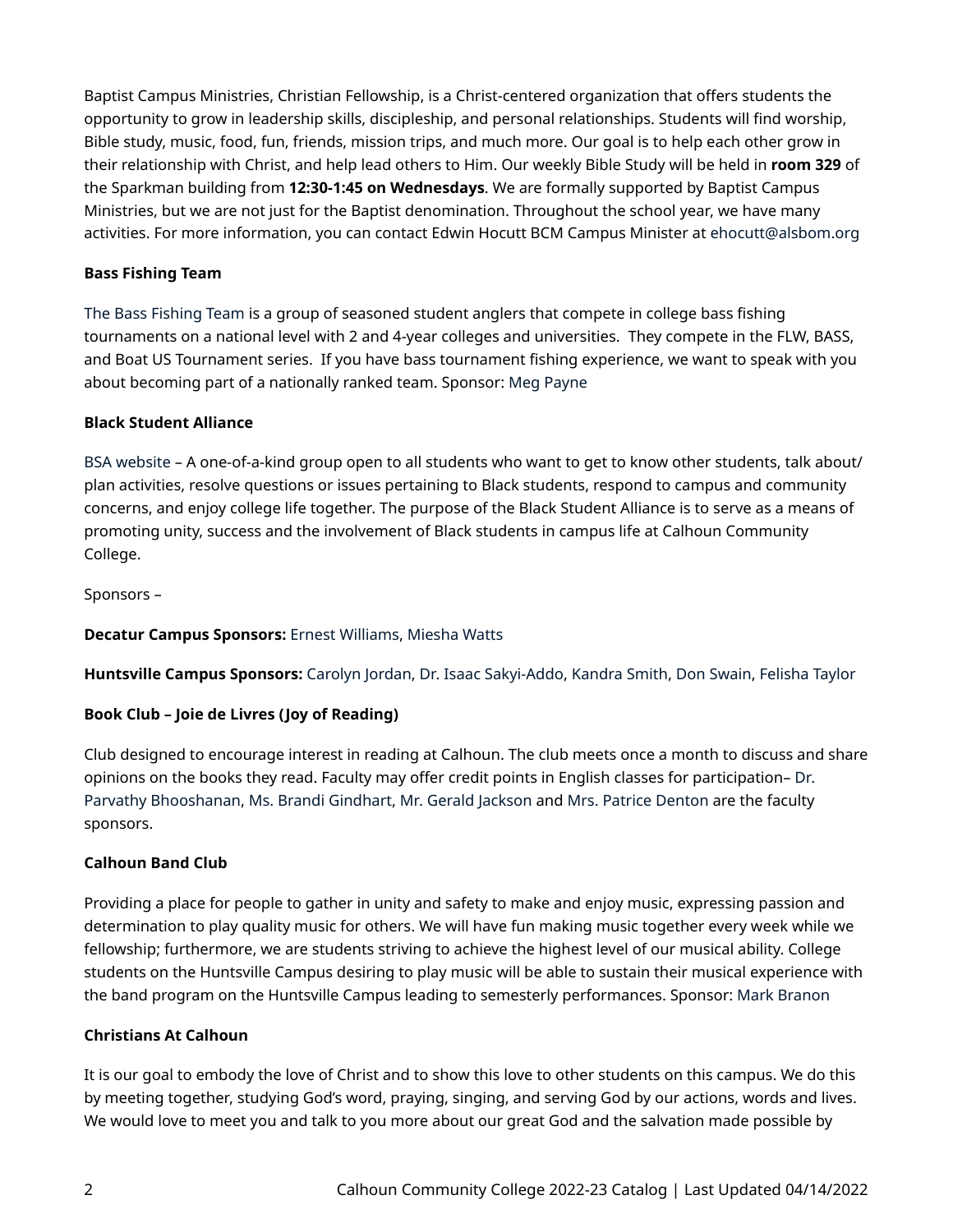Jesus Christ. Whether you have zero experience with faith and spirituality or you've been in churches all your life, students from every background are invited to be part of the group because we make it our aim to be inclusive and welcoming. To God be the glory!!! (Matthew 6:33) We will meet every Thursday in September 2019 at 7pm in a location TBA. Faculty Sponsor- [Karen Tuten](mailto:karen.tuten@calhoun.edu) 

## **Criminal Justice Club**

A club organized to broaden student's horizons who are seeking a career in Criminal Justice and related fields. Sponsor – [James Stewart](https://calhoun.edu/directory/jim-stewart/) 

## **Debate Club**

The Debate Club gives students who are interested in public speaking and building arguments the opportunity to work and develop their speaking skills as well as learning the ability to form and dissect arguments. Creating an environment where all students are welcome to come and learn. Sponsor – [Tyler](https://calhoun.edu/directory/tyler-andrews/) [Andrews](https://calhoun.edu/directory/tyler-andrews/) 

## **Drama Club**

Auxiliary to theatre program whose purpose is to foster student interest in theatre arts by participation in theatre performances. Sponsor – [Lauren Cantrell](https://calhoun.edu/directory/lauren-cantrell-salerno/) 

## **E.M.S. Club**

To promote citizenship, leadership, and fellowship among the members of the organization, to encourage responsibility for maintaining the high ideals of the E.M.S. profession, to encourage future participation in the professional E.M.S. organization upon graduation, and to provide E.M.S. student representation and communicate concerns to and from the college administration and faculty. Sponsors- [Kenneth Kirkland](https://calhoun.edu/directory/kenneth-kirkland/), and [Tyler Mosley](https://calhoun.edu/directory/tyler-mosley/)

## **Entrepreneurs Club**

To promote entrepreneurship on Calhoun's campuses by gathering like-minded students and immersing them in experiences that develop their skill sets and enhance their abilities to start their own businesses. Contact: [Deborah Enfinger](https://calhoun.edu/directory/deborah-enfinger/) at 256-306-2679 or email [deborah.enfinger@calhoun.edu](mailto:deborah.enfinger@calhoun.edu) or like us on Facebook at [www.facebook.com/calhounentrepreneursclub](http://www.facebook.com/calhounentrepreneursclub)

## **Gathering of Gamers**

Gathering of Gamers is a student-led club focused on tabletop games (i.e., D&D, MTG, Super Fight, Werewolf, etc.). It is open to all students. Weekly gatherings occur Wednesday afternoons, Decatur Campus on the 3<sup>rd</sup> floor in Harris Hall.

The Gathering of Gamers Club values diversity and celebrates the contributions of people from all backgrounds, regardless of their age, ethnicity, race, color, abilities, religion, socioeconomic status, culture, sexual orientation, and gender identity. This club provides leadership, network and collaboration opportunities. Contact the Faculty Advisors for additional information and/or gaming schedule – Decatur Campus: [John Gaines](https://calhoun.edu/directory/john-gaines/) and [Tori Norris](https://calhoun.edu/directory/tori-norris/) Huntsville Campus: [Rachel Dunkerley.](https://calhoun.edu/directory/rachel-dunkerley/)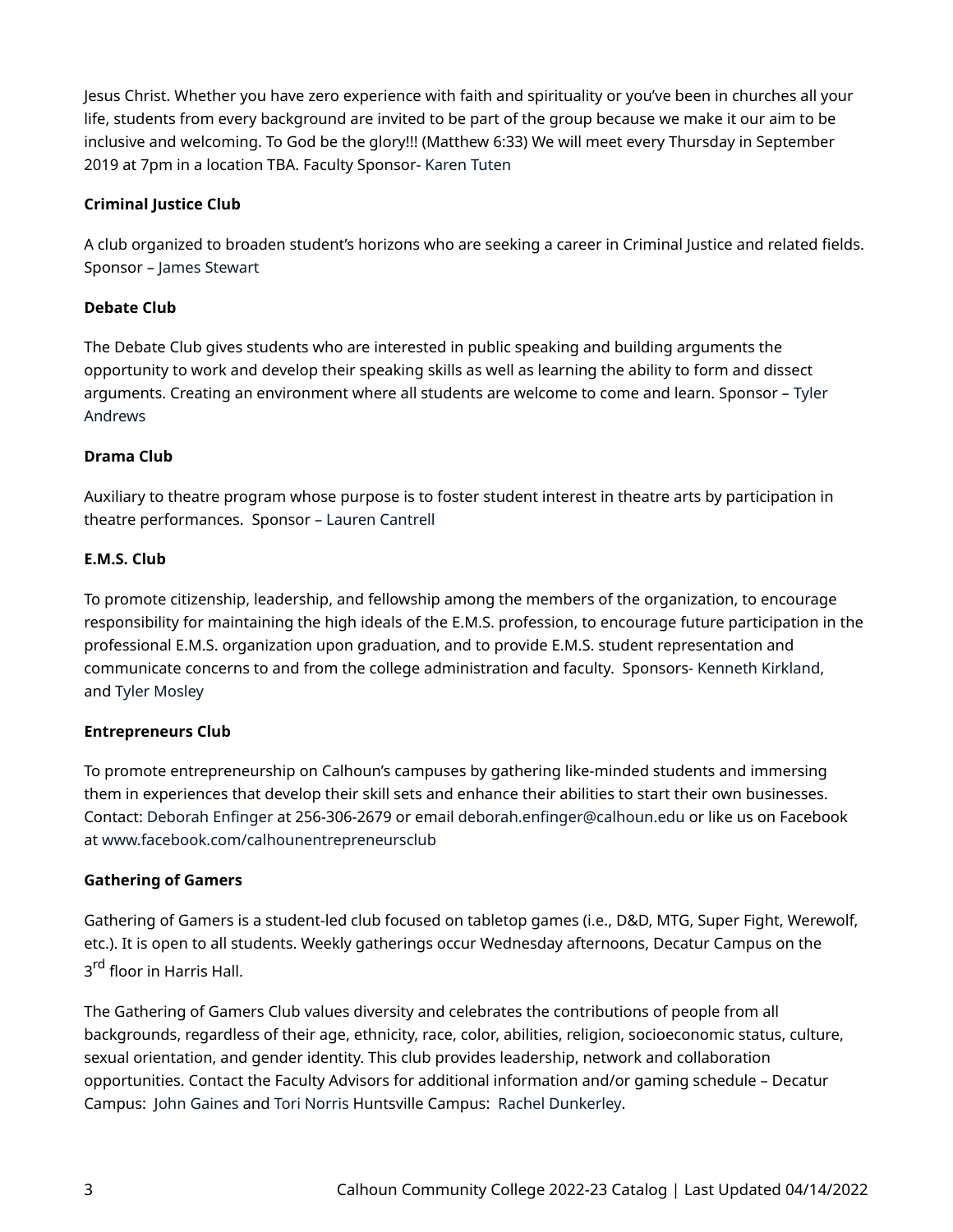#### [Gathering of Gamers webpage](https://calhoun.edu/student-activities-clubs/student-clubs-organizations/gathering-of-gamers/)

## **Interfaith Club**

The purpose of the Calhoun Community College Interfaith Club is to promote interaction and understanding of world religions and spiritual philosophies, thus fostering dialogue between people of different faith backgrounds, and the support and acceptance of religious diversity. Sponsors: [Susan LoCascio](https://calhoun.edu/directory/susan-locascio-dr/) and [Dr.](https://calhoun.edu/directory/parvathy-bhooshanan-dr/) [Parvathy Bhooshanan](https://calhoun.edu/directory/parvathy-bhooshanan-dr/) 

#### **International Club (Huntsville campus)**

To serve as a means recognize and appreciate the value of our inherent differences and in doing so combat discrimination and prejudice. Sponsors –[Nizar Abudiab](https://calhoun.edu/directory/nizar-abudiab/), [Dr. Susan LoCascio,](https://calhoun.edu/directory/susan-locascio-dr/) [Dr. Divya Pradhan](https://calhoun.edu/directory/divya-pradhan-dr/) 

### **C3 NASA Rover Team (C3NRT) Club**

The goal of the team is to design, build and race a simulate lunar roving vehicle in the annual NASA Human Rover Challenge Race at NASA's Marshall Space Flight Center in Huntsville, Alabama. The race was inspired by the development of the first lunar roving vehicle, which was designed and tested at Marshall Space Flight Center. The event challenges students to design and build a human-powered vehicle to address engineering problems similar to those actually faced by the original NASA lunar rover team. Main goals of the project are to attract students to aerospace related application and implement existing NASA educational programs in a real-world design challenge. Sponsor – [Keith Davis](https://calhoun.edu/directory/keith-davis/) 

### **Multimedia Club**

The Multimedia Club is dedicated to providing opportunities for students to experiment with and gain handson experience in the continuously evolving communications mediums of television, radio, digital photography and multimedia production. The club also serves as a forum to inform, educate and entertain. Students engage in fun-filled activities via special exhibits, seminars, production shoots and studio recordings. Sponsor – [Wes Torain](https://calhoun.edu/directory/wes-torain/).

#### **Phi Theta Kappa**

[Phi Theta Kappa website](https://calhoun.edu/student-activities-clubs/student-clubs-organizations/phi-theta-kappa/) – Phi Theta Kappa is the International Honor Society of the Two-Year College. Students who are enrolled (part-time or full-time) at Calhoun, have at least a 3.5 cumulative GPA, and have already earned at least 12 semester hours creditable toward a two-year degree are invited at the beginning of each semester. Phi Theta Kappa focuses on activities and events relating to our four hallmarks: leadership, scholarship, service and fellowship. Each member is encouraged to be active in our organization in order to gain servant leadership experience, widen the scope of his or her knowledge, increase competitive scholarship opportunities and fellowship with other Phi Theta Kappa members in the chapter, state, nation and across the globe. Advisors – [Dana Burton](https://calhoun.edu/directory/dana-burton/) 

## **Physical Therapist Assistant Club**

To promote citizenship, leadership, and fellowship among the members of the organization, to encourage responsibility for maintaining the high ideals of the PTA profession, to encourage future participation in the professional PTA organization upon graduation, and to provide PTA student representation and communicate concerns to and from the college administration and faculty. Sponsor- [Tiffany Bain](https://calhoun.edu/directory/tiffany-bain/)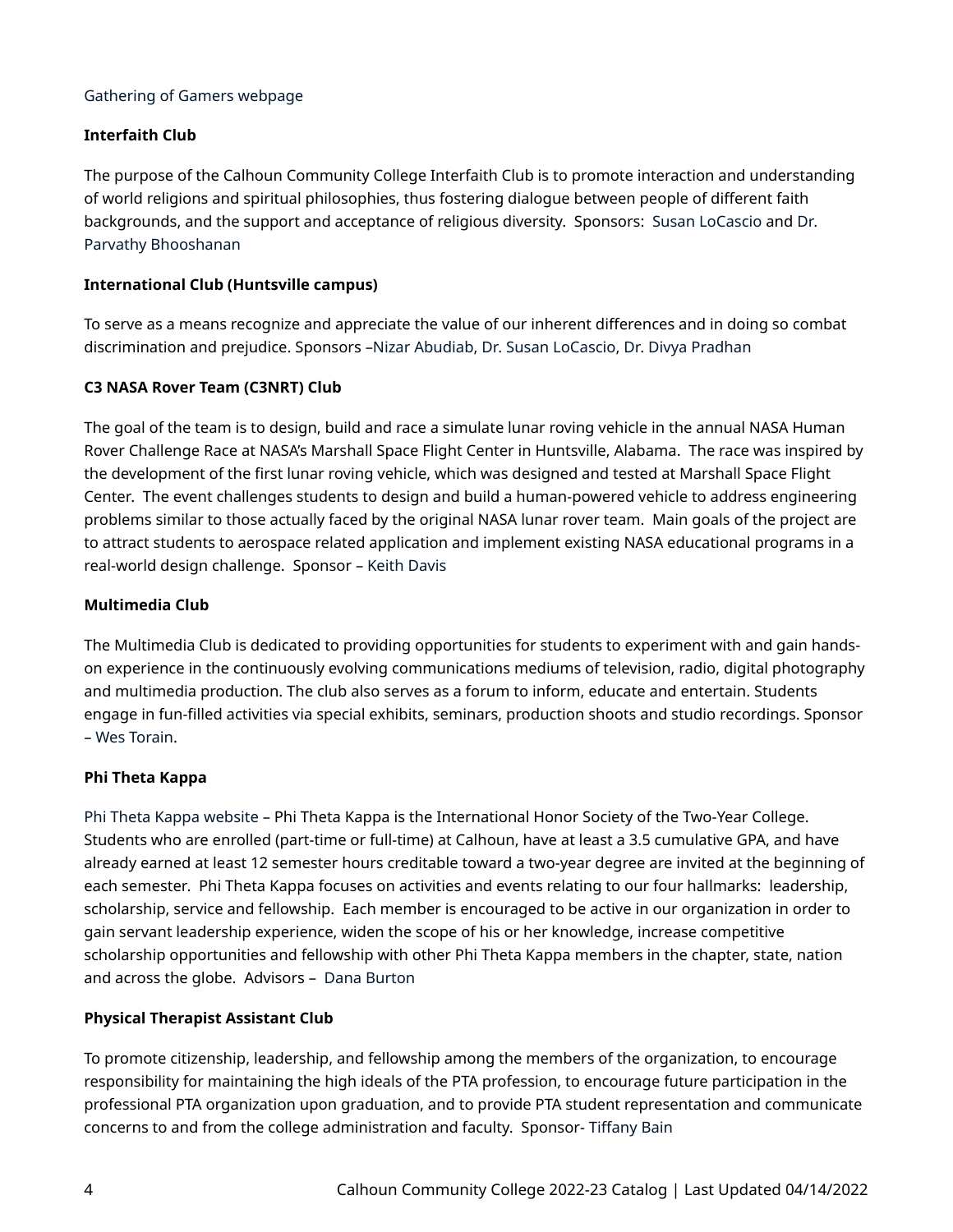## **Sigma Kappa Delta (SKD – English)**

See the [Sigma Kappa Delta](https://calhoun.edu/student-activities-clubs/student-clubs-organizations/sigma-kappa-delta/) website – Sigma Kappa Delta is the National English Honor Society for students in two-year colleges and was created by Sigma Tau Delta, the International English Honor Society for university students. Visit the website of Calhoun's Chapter of SKD, [Theta Beta.](https://calhoun.edu/student-activities-clubs/student-clubs-organizations/sigma-kappa-delta/) Those who qualify are inducted by invitation. The advantages of SKD include life-long recognition for academic excellence; a chance to qualify for scholarships and to publish; the opportunity to participate in activities that celebrate theatre, art music, reading, and writing; and a chance to attend conferences both locally and nationally. Sponsors – Decatur Campus: [Leigh Ann Rhea](https://calhoun.edu/directory/leigh-ann-rhea-dr/) and [Julie Sneed;](https://calhoun.edu/directory/julie-sneed/) Huntsville Campus: [Allen Berry.](https://calhoun.edu/directory/dr-john-allen-berry/)

## **SkillsUSA**

SkillsUSA is a national organization serving high school and college students who are enrolled in training programs in technical, skills, and service occupations, including health occupations programs and tech prep. SkillsUSA has more than 300,000 members in 13,000 chapters and 53 state and territorial associations. SkillsUSA was established in 1965 and has served more than 9.5 million students. Sponsors: [Matt Jones](https://calhoun.edu/directory/matt-jones/)

## **Students for Life (SFL)**

Students for Life is Calhoun's pro-life student club. Our organization is dedicated to the belief that every life is precious. We recognize that meaningful change in our culture will come about only by a conversion of hearts and aim to teach about the Pro-life cause. We believe that life is precious at every stage; from conception to natural death. Issues we cover include euthanasia, marriage and family, human trafficking, immigration, and poverty. Join with us as we stand for life in all forms.

Contact the club sponsor, [Deborah Enfinger](https://calhoun.edu/directory/deborah-enfinger/), deborah.enfinger@calhoun.edu, for more information.

## **SPECTRUM**

Calhoun's LGBT+ Group – An all-inclusive organization created to be a support system for the members of the LGBT+ (Lesbian, Gay, Bi, Transgender, etc.) community, making Calhoun a more open, accepting place that facilitates an understanding and thoughtful outlook on sexual orientation and gender identity. This is a safe place for like-minded individuals to have social support, and a time for non-judgmental engagement with others. Spectrum meets every Thursday of the month at 12:30 p.m. to 2 p.m., and third Monday of each month at 2 p.m. to 3:30 p.m. in Room 305 on the Huntsville Campus.

## [Dr. Susan Locascio](https://calhoun.edu/directory/susan-locascio-dr/) and [Dr. Shar Ortiz](mailto:sharlaine.ortiz@calhoun.edu)

## **Student Government Association**

[SGA website](https://calhoun.edu/student-activities-clubs/student-government-association/) – represents student views to the college administration and coordinates and carries out the Student Activities program. Officers and two senators are elected in March. Senators are elected in September. Applications to run for SGA may be acquired from the Student Activities Facilitator or SGA office. The SGA President, Vice President, Secretary, and Campus Coordinator may be eligible for a scholarship, but awards must be made within scholarship policies at Calhoun. See your advisor for more information. Calhoun Community College encourages student participation in institutional decision-making. The Student Government Association represents student views to the college administration through representation on the Discipline Committee, Parking/Traffic Appeals Committee, as well as other special appointments. Sponsor: [Kelly Hovater](https://calhoun.edu/directory/kelly-hovater/)